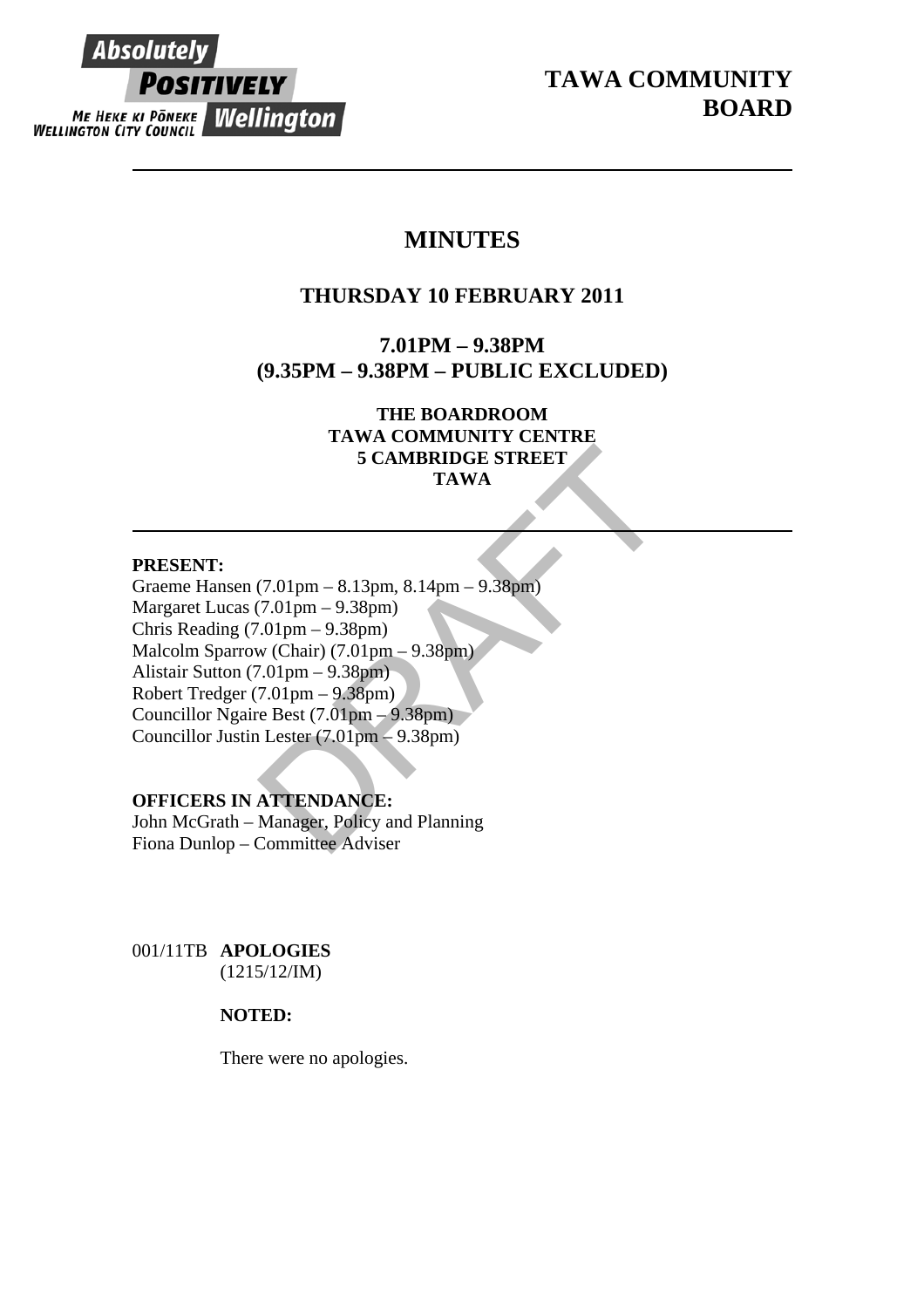#### 002/11TB **MINUTES FOR CONFIRMATION** (1215/12/IM)

**Moved Malcolm Sparrow, seconded Alistair Sutton, the motion that the Tawa Community Board approve the minutes of the meeting held on Thursday 9 December 2010 having been circulated, as amended for item 138/10TB Establishment of the Tawa Community Board Grants Subcommittee (page 7 of the minutes) to read "The motion that Graeme Hansen, Chris Reading, Alistair Sutton and Robert Tredger be members of the Tawa Community Board Grants Subcommittee was put and declared CARRIED.", now be taken as an accurate record of that meeting.** 

### **The motion was put and declared CARRIED.**

#### **RESOLVED:**

*THAT the Tawa Community Board:* 

**OLVED:**<br>
T the Tawa Community Board:<br>
Approve the minutes of the meeting held on Thursday<br>
2010 having been circulated, as amended for item 138<br>
Establishment of the Tava Community Board Grants :<br>
(page 7 of the minutes) *1. Approve the minutes of the meeting held on Thursday 9 December 2010 having been circulated, as amended for item 138/10TB Establishment of the Tawa Community Board Grants Subcommittee (page 7 of the minutes) to read "The motion that Graeme Hansen, Chris Reading, Alistair Sutton and Robert Tredger be members of the Tawa Community Board Grants Subcommittee was put and declared CARRIED.", now be taken as an accurate record of that meeting.* 

# 003/11TB **ORDER OF BUSINESS**

 $(1215/11/IM)$ 

#### **NOTED:**

The Chair advised the meeting that Report 7 "Elections of the New Zealand Community Boards' Executive Committee Zone 4 Representative" be taken last and in public excluded session and that Report 8 "Mervyn Kemp Library and Tawa Community Centre Quarterly Report would be taken following Report 6.

### 004/11TB **CONFLICTS OF INTEREST DECLARATIONS** (1215/12/IM)

#### **NOTED:**

There were no conflicts of interest declared.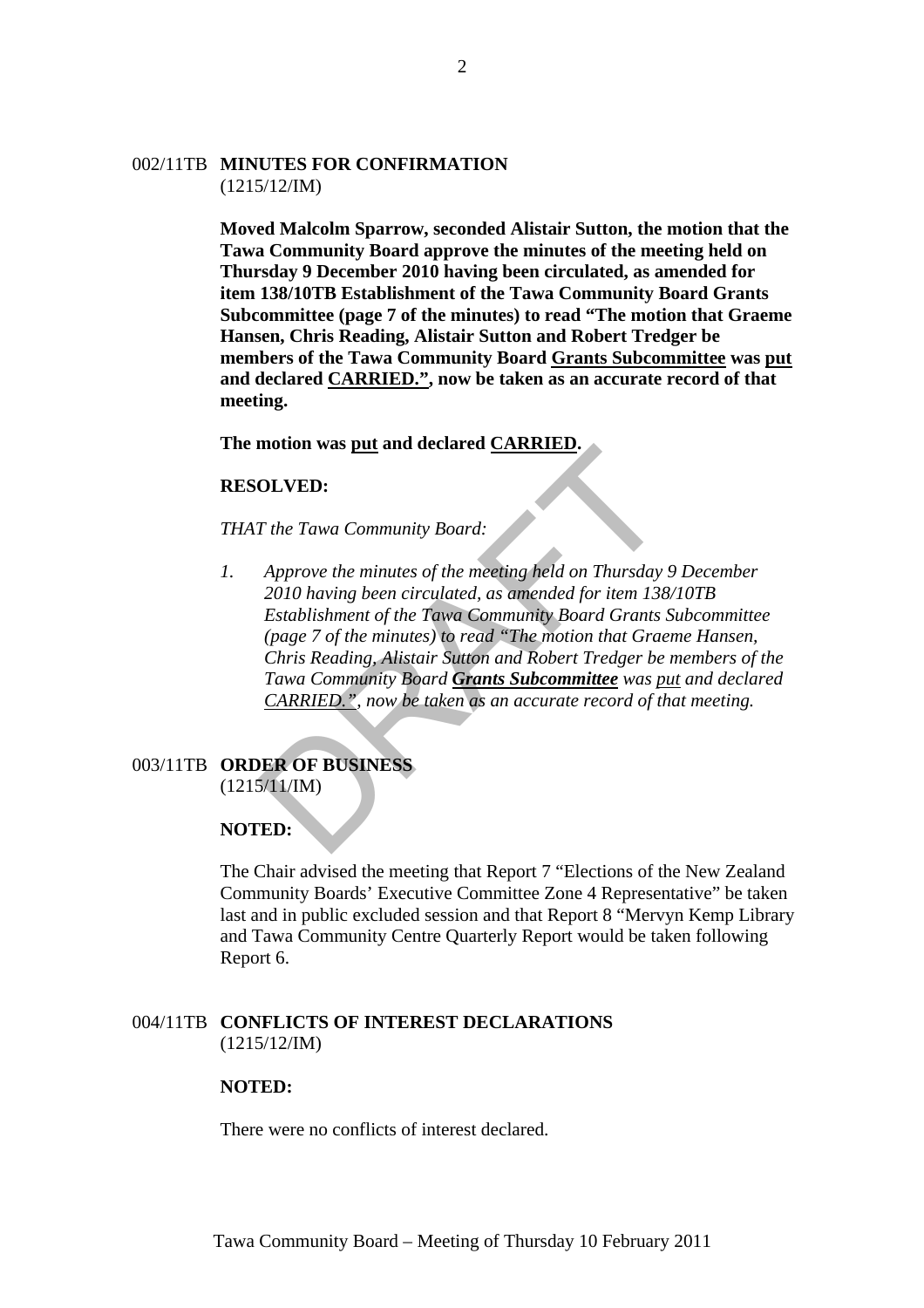#### 005/11TB **PUBLIC PARTICIPATION** (1215/12/IM)

#### **NOTED:**

There was no public participation.

#### 006/11TB **POLICING IN TAWA** (1215/12/IM) (ORAL REPORT)

# **NOTED:**

Inspector John Spence – Kapiti Mana Police Area Commander was in attendance for this item. Inspector Spence updated the Board on various policing matters in Tawa.

# 007/11TB **COMMUNITY SPEAKER – BRUCE MURRAY, TAWA HISTORICAL SOCIETY** (1215/12/IM) (ORAL REPORT)

#### **NOTED:**

Example 19 The Transformal Police Area Command<br>dance for this item. Inspector Spence updated the Boar<br>ing matters in Tawa.<br>
MUNITY SPEAKER – BRUCE MURRAY, TAWA<br>
TORICAL SOCIETY<br>
(C<br>
TED:<br>
ED:<br>
EMURITY, Tawa Historical Soci Bruce Murray, Tawa Historical Society was in attendance for this item. Mr Murray outlined the Society's ideas to enhance the community's understanding of the shared history of Tawa. He also advised of some possible projects for cooperation between the Tawa Community Board and the Historical Society in the next five years.

**TABLED INFORMATION:** Speaking notes from Mr Murray – reference 007/11TB (A).

#### 008/11TB **TAWA WALKWAY** (1215/12/IM) (ORAL REPORT)

#### **NOTED:**

Stephen Carruthers, Transport Planner, Paul Barker, Safe and Sustainable Transport Manager and Brett Gillies, Chair of the Tawa Walkway Committee were in attendance for this item. They updated the Board on the progress to date with the project.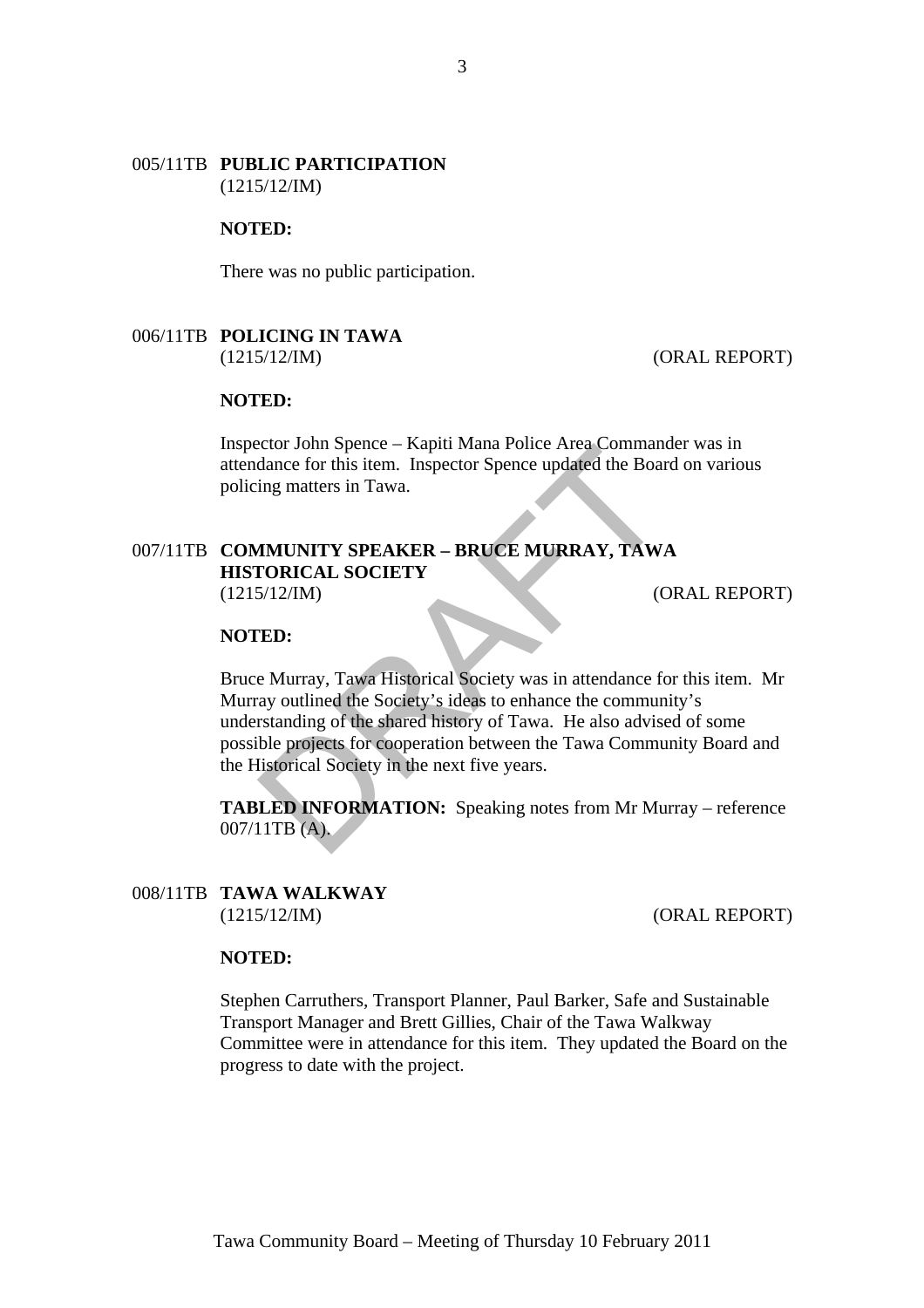### 009/11TB **WILLOWBANK RESERVE PUBLIC TOILETS** (1215/12/IM) (ORAL REPORT)

#### **NOTED:**

Jacqui Murray – Assets and Project Manager with Parks and Gardens was in attendance for this item. She updated the Board on the project to replace the current public toilets with a revamped facility.

# 010/11TB **MERVYN KEMP LIBRARY AND TAWA COMMUNITY CENTRE QUARTERLY REPORT**

Report of Rose Barker – Team Leader – North Cluster. (1215/12/IM) (REPORT 8)

#### **NOTED:**

**ED:**<br>
Barker – Team Leader North Cluster, Karen Hill – Ser<br>
Communities and Melanie Lapalme – Tawa Communit<br>
dinator were in attendance for this item.<br>
eme Hansen left the meeting at 8.13pm.)<br>
eme Hansen returned to the m Rose Barker – Team Leader North Cluster, Karen Hill – Senior Adviser, City Communities and Melanie Lapalme – Tawa Community Centre Coordinator were in attendance for this item.

(Graeme Hansen left the meeting at 8.13pm.) (Graeme Hansen returned to the meeting at 8.14pm.)

**Moved Malcolm Sparrow, seconded Robert Tredger, the substantive motion.** 

#### **The substantive motion was put and declared CARRIED.**

#### **RESOLVED:**

*THAT the Tawa Community Board:*

*1. Receive the information.* 

#### 010/11TB **TAWA COMMUNITY BOARD DRAFT COMMUNITY PLAN**

Report of Malcolm Sparrow – Chair, Tawa Community Board. (1215/12/IM) (REPORT 5)

**Moved Malcolm Sparrow, seconded Chris Reading, the substantive motion.** 

**The substantive motion was put and declared CARRIED.** 

# **RESOLVED:**

*THAT the Tawa Community Board:* 

*1. Receive the information.*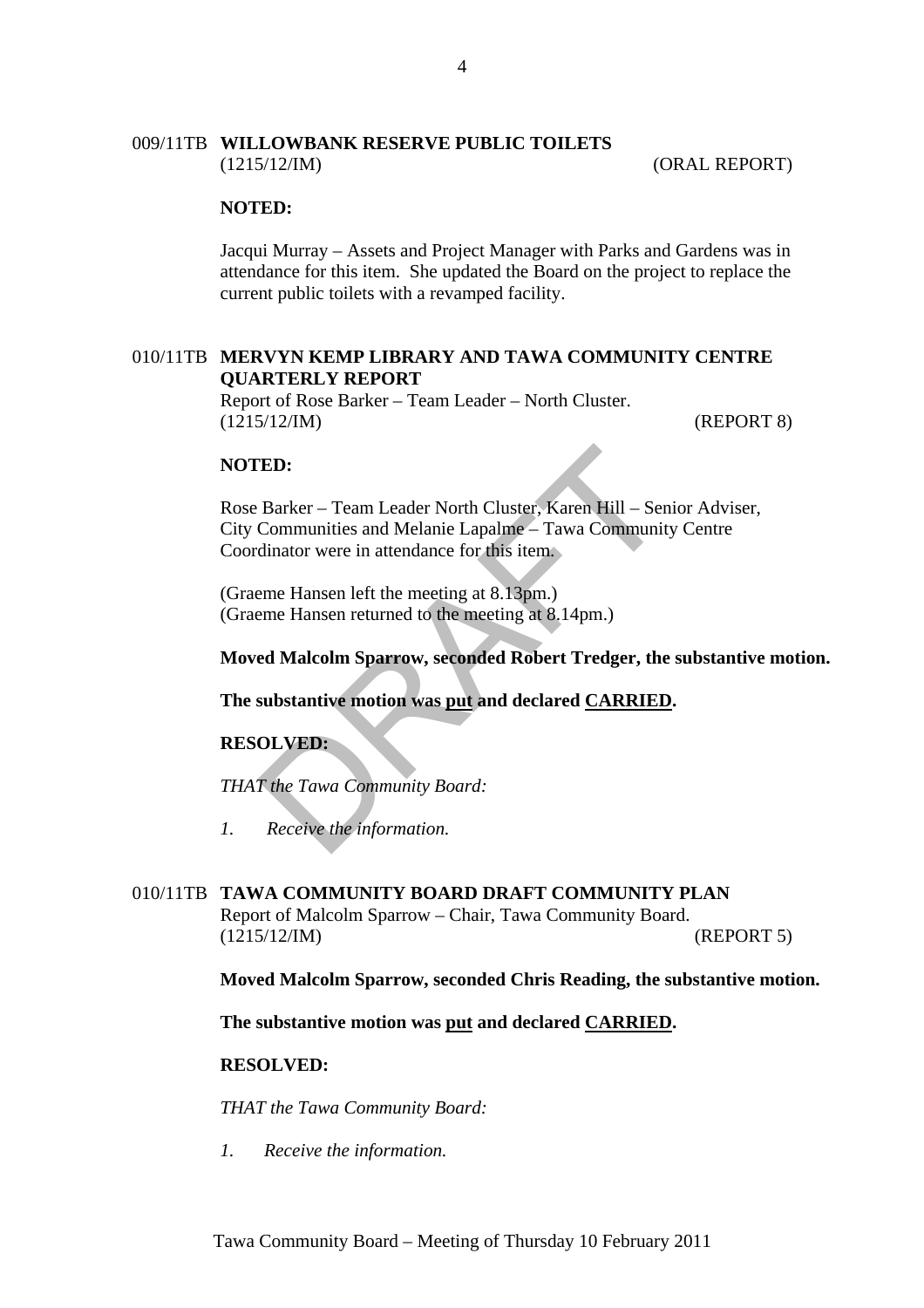- *2. Agree to consult the Tawa Community on the draft Tawa Community Plan which sets out the Board's priorities for the 2010-13 Triennium.*
- *3. Agree that feedback on the draft Plan be considered at the April 2011 meeting of the Board and that final agreement of the Plan be considered at that time.*

### 011/11TB **EPETITION TO SUPPORT THE PRIORITISATION OF AN ARTIFICIAL TURF IN TAWA**

Report of Tawa Community Board Members - Margaret Lucas and Alistair Sutton. (1215/12/IM) (REPORT 6)

**Moved Margaret Lucas, seconded Alistair Sutton, the substantive motion with an amendment to recommendation 2 as follows:** 

THAT the Tawa Community Board:

**Example 16 Margaret Lucas, seconded Alistair Sutton, the su<br>
an amendment to recommendation 2 as follows:**<br>
T the Tawa Community Board:<br>
Agree to submit an ePetition request to Wellington Cit<br>
the wording "The Tawa Commun 2. Agree to submit an ePetition request to Wellington City Council with the wording "The Tawa Community Board request that the Wellington City Council develop a multipurpose all-weather turf within the boundary of Tawa **and note that the petition will be open for one month.**

**The substantive motion as amended was put and declared CARRIED.** 

#### **RESOLVED:**

*THAT the Tawa Community Board:* 

- *1. Receive the information.*
- *2. Agree to submit an ePetition request to Wellington City Council with the wording "The Tawa Community Board request that the Wellington City Council develop a multipurpose all-weather turf within the boundary of Tawa and note that the petition will be open for one month.*

# 012/11TB **NEW ZEALAND COMMUNITY BOARDS' CONFERENCE – ROTORUA, THURSDAY 5 TO SATURDAY 7 MAY 2011** Report of Natalie Jacobson – Team Leader, Meeting Support. (1215/12/IM) (REPORT 9)

**Moved Malcolm Sparrow, seconded Councillor Best, the substantive motion.**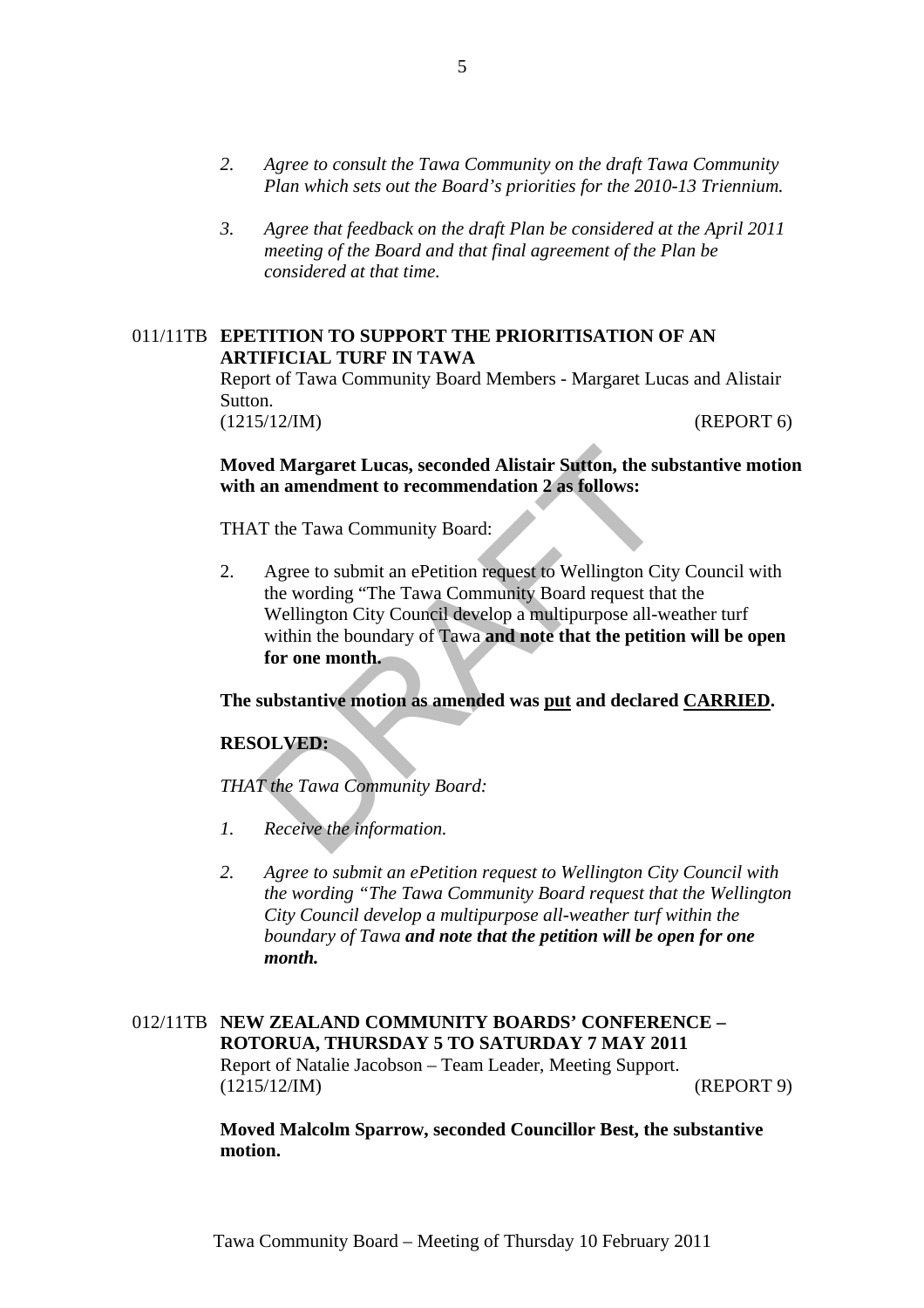# **The substantive motion was put and declared CARRIED.**

The Chair called for nominations for Board members to attend the New Zealand Community Boards' Conference. He advised that he had received interest from Graeme Hansen, Robert Tredger and himself as Chair to attend. The Chair advised that as there were three expressions of interest that Robert Tredger would be the alternate attendee in the event that the Chair or Graeme Hansen could not attend.

**Moved Councillor Best, seconded Councillor Lester, the motion that the Tawa Community Board approve the attendance of Malcolm Sparrow and Graeme Hansen at the New Zealand Community Boards' Conference and that Robert Tredger be the alternate attendee in the event that Malcolm Sparrow or Graeme Hansen can not attend.** 

**The motion was put and declared CARRIED.** 

# **RESOLVED:**

*THAT the Tawa Community Board:* 

- *1. Receive the information.*
- That Malcolm Sparrow or Graeme Hansen can not<br>
motion was <u>put</u> and declared CARRIED.<br>
The Tawa Community Board:<br>
Receive the information.<br>
Agree that up to two members from the Tawa Communited the 'New Zealand Community B *2. Agree that up to two members from the Tawa Community Board attend the 'New Zealand Community Boards' conference to be held in Rotorua from 5 May – 7 May 2011. Agree that the costs associated with attending the meeting are met from the Elected Members Budget (GVEM01).*
- *3. Approve the attendance of Malcolm Sparrow and Graeme Hansen at the New Zealand Community Boards' Conference and that Robert Tredger be the alternate attendee in the event that Malcolm Sparrow or Graeme Hansen can not attend.*
- *4. Agree that the nominated Board member(s) will present a report back on the conference in accordance with Council policy.*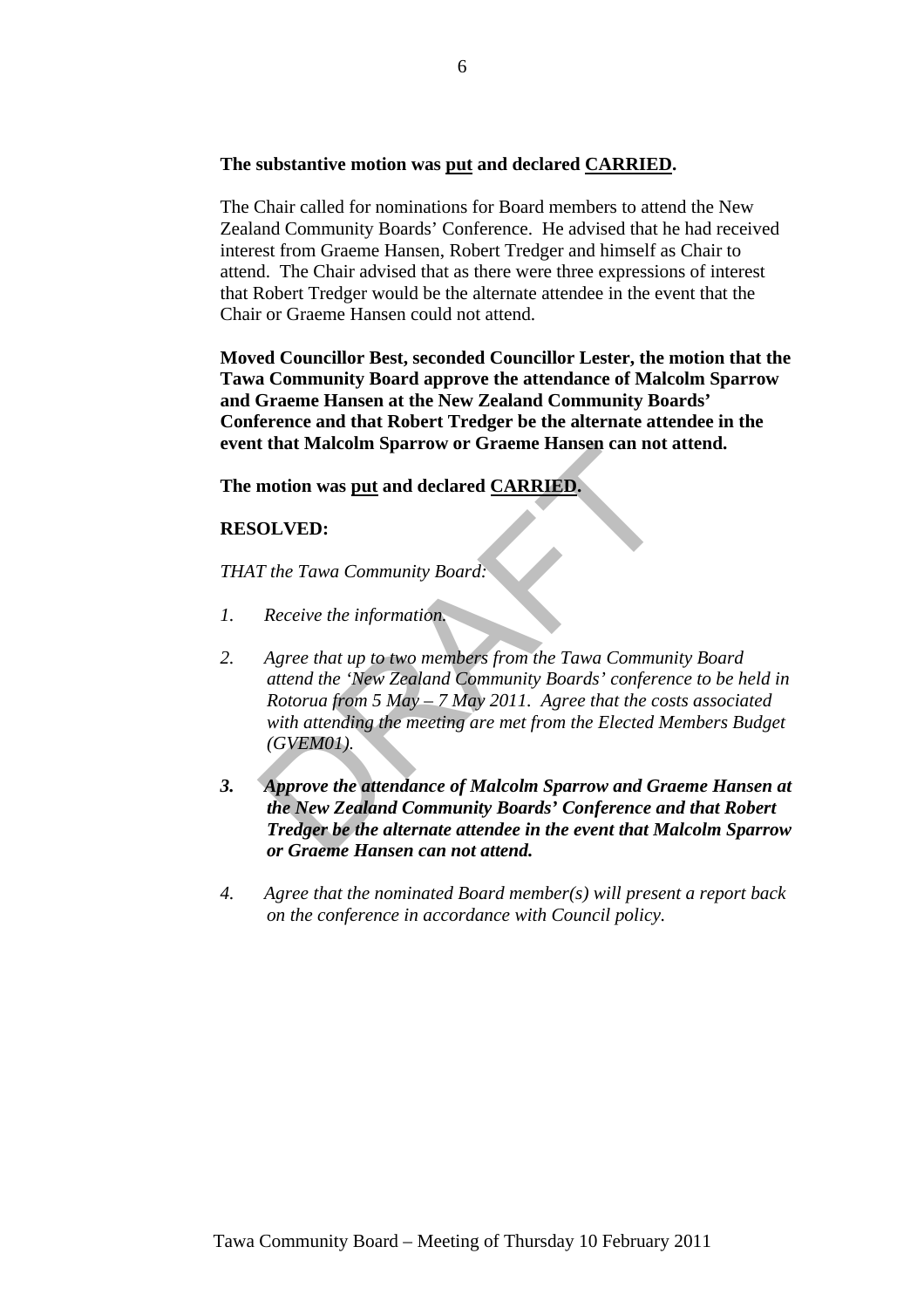# 013/11TB **RESOURCE CONSENT APPROVALS AND APPLICATIONS FOR 29 NOVEMBER 2010 TO 28 JANUARY 2011** Report of Bill Stevens – Manager, Development Planning and Compliance, North and West.

(1215/12/IM) (REPORT 10)

**Moved Margaret Lucas, seconded Robert Tredger, the substantive motion.** 

**The substantive motion was put and declared CARRIED.** 

# **RESOLVED:**

*THAT the Tawa Community Board:* 

*1. Receive the information.* 

# 014/11TB **PARKING: HINAU AND COLLINS AVENUE**

Report of Graeme Hansen – Tawa Community Board Roading Primary Liaison Person. (1215/12/IM) (REPORT 11)

The Tawa Community Board:<br>
Receive the information.<br>
KING: HINAU AND COLLINS AVENUE<br>
on Person.<br>
S/12/IM)<br>
ed Ngaire Best, seconded Graeme Hansen the motio<br>
a Community Board lay the report on the table for c<br>
ext meeting **Moved Ngaire Best, seconded Graeme Hansen the motion that the Tawa Community Board lay the report on the table for consideration at the next meeting of the Board.** 

**The motion was put and declared CARRIED.** 

**RESOLVED:**

*THAT the Tawa Community Board:* 

*1. Lay the report on the table for consideration at the next meeting of the Board.*

#### 015/11TB **PARKING: MAIN ROAD, TAWA**

Report of Graeme Hansen – Tawa Community Board Roading Primary Liaison Person. (1215/12/IM) (REPORT 12)

**Moved Graeme Hansen, seconded Alistair Sutton, the substantive motion.** 

**The substantive motion was put and declared CARRIED.**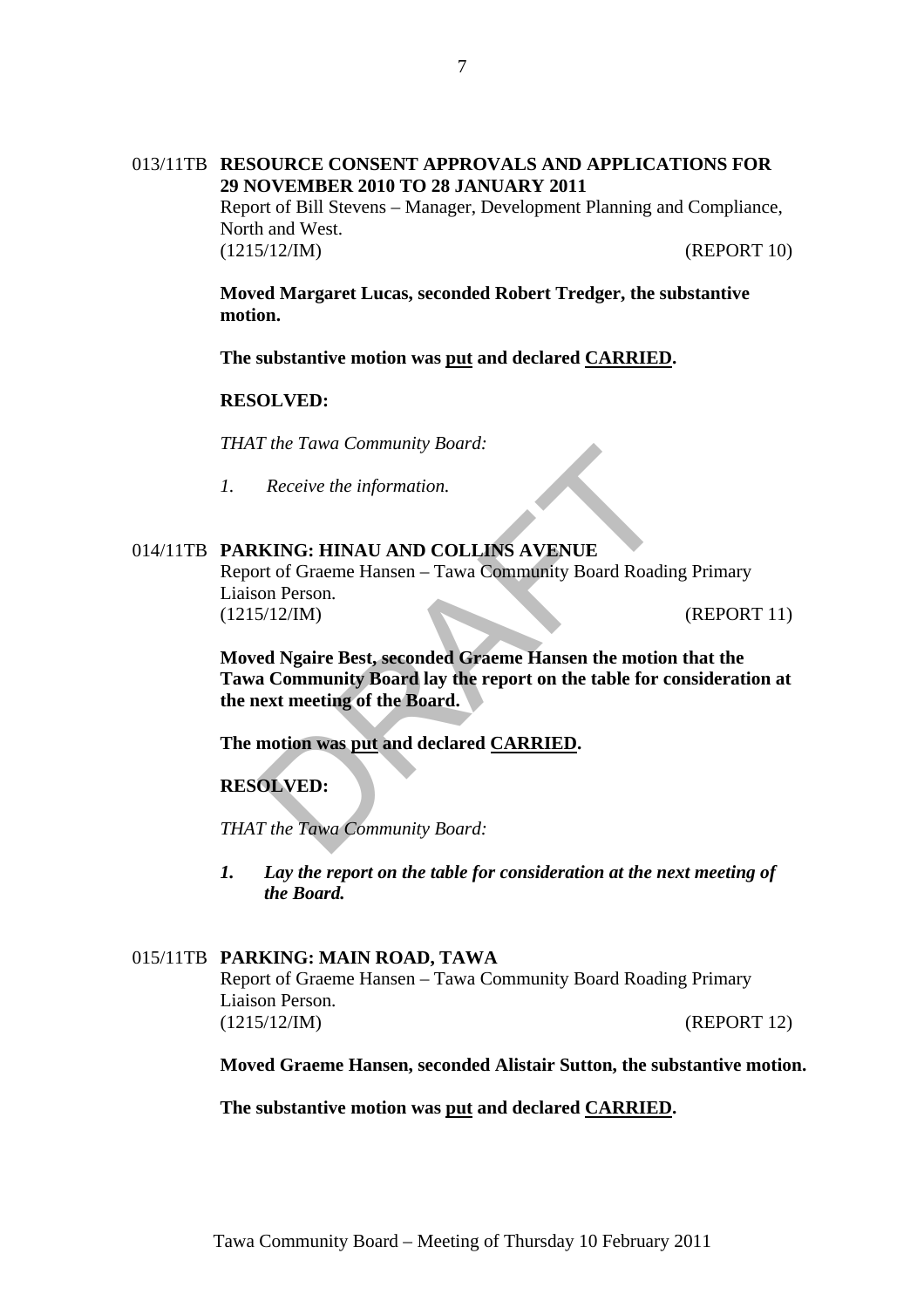### **RESOLVED:**

*THAT the Tawa Community Board:* 

- *1. Receive the information.*
- *2. Agree to recommend to the Wellington City Council that they consult with the residents and business people of Tawa on whether the current parking limits meet their needs.*
- *3. Agree to recommend to the Wellington City Council that the parks outside the Skipping Bull (199 – 209 Main Road Tawa) be made 120 minutes until the outcome of the consultation is completed.*

# 016/11TB **REPORTS BACK COMMITTEES/PORTFOLIO RESPONSIBILITIES** (1215/12/IM) (ORAL REPORT)

#### **NOTED:**

- 1. Councillor Best updated the Board on various meetings that she had attended. She advised that she had received feedback from officers on the recent trial of the new recycling bins which are to be introduced across the city.
- 2. Margaret Lucas advised that she had been busy working with officers with the ePetition.
- **ORTS BACK COMMITTEES/PORTFOLIO**<br> **PONSIBILITIES**<br>
COUNCILITIES<br>
COUNCILITIES<br>
COUNCILITIES<br>
COUNCILITIES<br>
COUNCILITIES<br>
COUNCILITIES<br>
2015<br>
COUNCILITIES<br>
2016<br>
THE EXECT AND THE POST OF THE READ AND NOT ARE ASSEMBLY ON TH 3. Chris Reading advised that he had had discussions with Council officers regarding technical issues with hanging baskets for the proposed beautification of the Tawa Mall area. He also advised that he had been approached by residents of Redwood Village for another park bench on the Main Road.
- 4. Graeme Hansen advised that he had met with Council officers regarding the footpath widening in Duncan Street and was pleased with the response from officers to the issues of concern that he raised.
- 5. Robert Tredger advised that he noticed that the "No Skateboarding" signs in the Main Road are still pointing the wrong way and are not visible. He expressed concern at the long grass in a culvert on Duncan Street which is understood to be on railway land.

**Moved Councillor Best, seconded Robert Tredger, the motion that the Tawa Community Board delegate to the Chair of the Tawa Community Board to write a letter to the landowner of the land**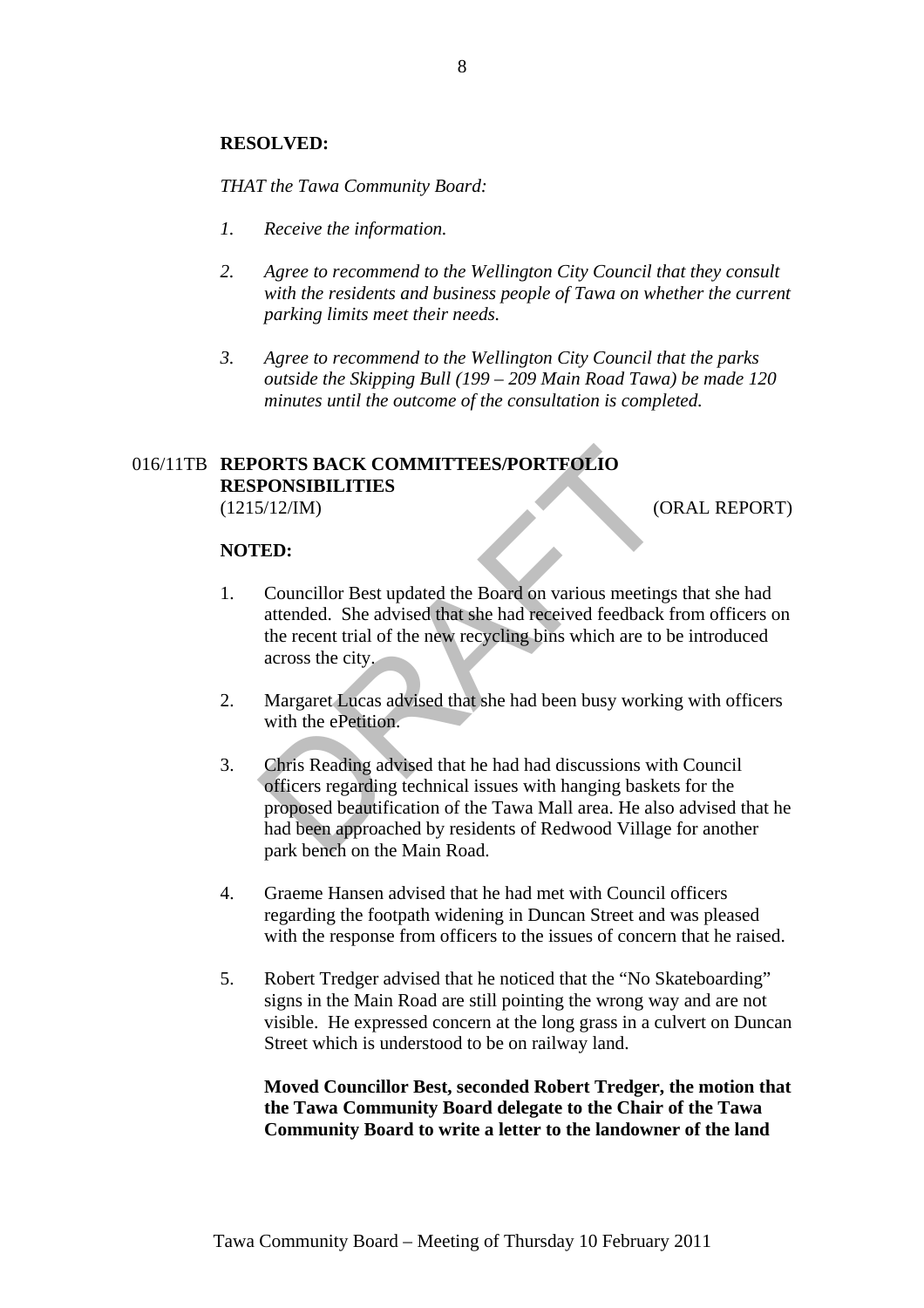**adjacent to the North Island Main Trunk Railway Line to bring attention to the long grass.** 

**The motion was put and declared CARRIED.** 

# **RESOLVED:**

*THAT the Tawa Community Board:* 

- *1. Delegate to the Chair of the Tawa Community Board to write a letter to the landowner of the land adjacent to the North Island Main Trunk Railway Line to bring attention to the long grass.*
- 6. Alistair Sutton advised that as part of his tasks in the Tawa Community Plan he had had a discussion with Council officers regarding the installation of toilets in Duncan Park. He also advised that he had been working with Margaret Lucas on the ePetition.
- 7. Councillor Lester advised that he had been working with Margaret Lucas and Alistair Sutton on the ePetition.
- Community Pian ne had nat a discussion with Councincurg<br>regarding the installation of toilets in Duncan Park. H<br>that he had been working with Margaret Lucas on the<br>Councillor Lester advised that he had been working w<br>Lucas 8. Malcolm Sparrow advised the Board on the various issues he had been involved in. He also advised that he had received a letter from Patrick Barnes who was the 2010 recipient of the Tawa Borough Scholarship. Mr Sparrow further advised that the next Community Board newsletter needed to be put together for circulation.

**Moved Councillor Best, seconded Malcolm Sparrow, the motion that the Tawa Community Board receive the letter of thanks from Patrick Barnes and that a Board newsletter be completed in March 2011.** 

**The motion was put and declared CARRIED.** 

# **RESOLVED:**

*THAT the Tawa Community Board:* 

- *1. Receive the letter of thanks from Patrick Barnes.*
- *2. Complete a Board newsletter in March 2011.*

**TABLED:** Letter from Patrick Barnes.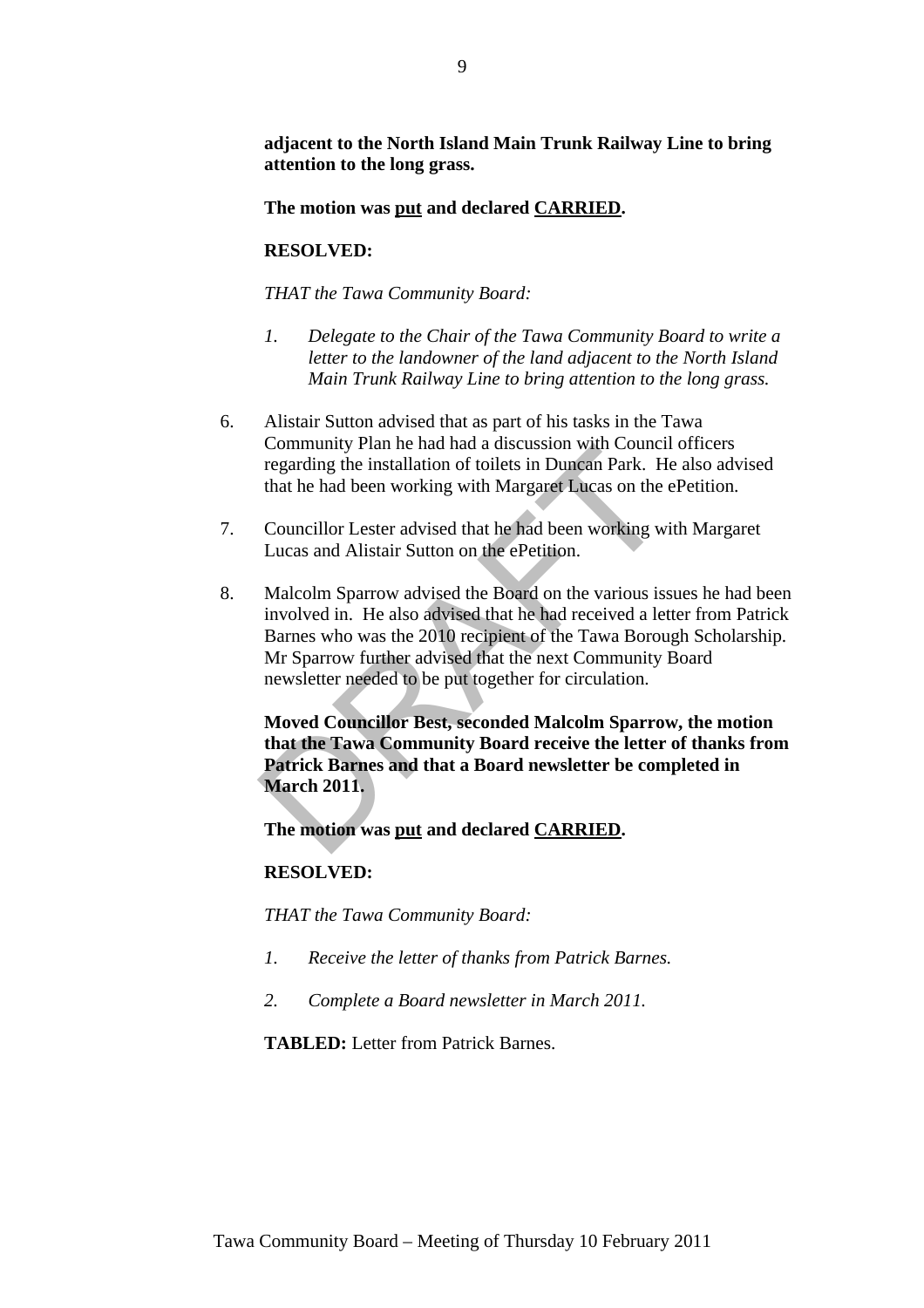### 017/11TB **FORWARD PROGRAMME**

Report of Natalie Jacobson – Team Leader, Meeting Support. (1215/12/IM) (REPORT 14)

# **Moved Malcolm Sparrow, seconded Graeme Hansen, the substantive motion with additions to the forward programme as follows:**

Thursday 10 March 2011

- Parking Hinau and Duncan Streets
- Tawa Primary Schools and Citizenship Awards
- Tawa Community Board Newsletter
- Attendance of Mayor, Porirua City Council

Thursday 14 April 2011

Tawa Community Board Community Plan

#### **The substantive motion as amended was put and declared CARRIED.**

# **RESOLVED:**

*THAT the Tawa Community Board:* 

- *1. Receive the information.*
- *2. Approve the work programme for the upcoming meetings.*

| 'awa Community Board Community Plan                                 |
|---------------------------------------------------------------------|
| substantive motion as amended was <u>put</u> and declared <u>CA</u> |
| <b>OLVED:</b>                                                       |
| T the Tawa Community Board:                                         |
| Receive the information.                                            |
| Approve the work programme for the upcoming meetings.               |
| Thursday 10 March 2011                                              |
| <b>Standing Items:</b>                                              |
| Policing in Tawa                                                    |
| <b>Community Speaker</b>                                            |
| <b>Resource Consents</b>                                            |
| Reports back                                                        |
| <b>Forward Programme</b>                                            |
| Quarterly Updates:                                                  |
| Tawa Volunteer Fire Brigade                                         |
| <b>Recreation Wellington</b>                                        |
| Review of Willowbank Road Traffic Calming Measures                  |
| Waste Management - Regional Waste Assessment                        |
| 2011 Council Submission Programme                                   |
| <b>Parking – Hinau and Duncan Streets</b>                           |
| <b>Tawa Primary Schools and Citizenship Awards</b>                  |
| <b>Tawa Community Board Newsletter</b>                              |
| <b>Attendance of Mayor, Porirua City Council</b>                    |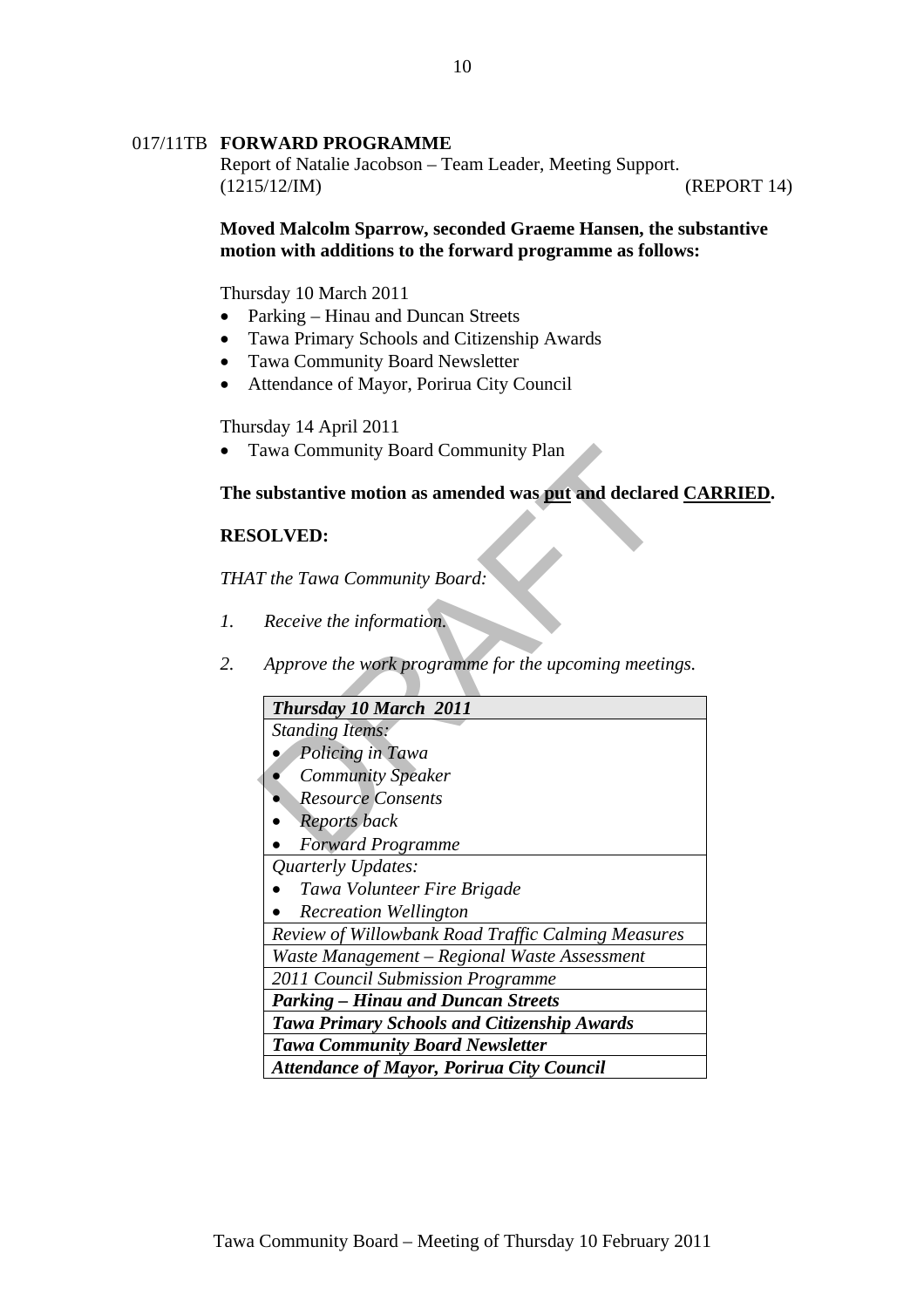# *Thursday 14 April 2010*

*Standing Items:* 

- *Policing in Tawa*
- *Community Speaker*
- *Resource Consents*
- *Upcoming Areas of Consultation*
- *Reports back*
- *Forward Programme*

# *Tawa Community Board Community Plan*

*Thursday 12 May 2011 Standing Items:* 

- *Policing in Tawa*
- *Community Speaker*
- *Resource Consents*
- *Upcoming Areas of Consultation*
- *Reports back*
- *Forward Programme*

# **NOTED:**

• Resource Consents<br>
• Resource Consents<br>
• Upcoming Areas of Consultation<br>
• Reports back<br>
• Forward Programme<br> **ED:**<br>
• ED:<br>
• ESS Consultation<br>
• ED:<br>
• ESS Consents Areas Programme<br>
• ED:<br>
• Consented Programme<br>
• ECON The resolution differs from the recommendation in the officer's report as follows:

The Community Board added the text in **bold**.

# 018/11TB **RESOLUTION TO EXCLUDE THE PUBLIC**  $(1215/11/\text{IM})$

**Moved Malcolm Sparrow, seconded Chris Reading, the motion that the public be excluded.** 

**The motion was put and was declared CARRIED.** 

# **RESOLVED:**

*THAT the Tawa Community Board:* 

*1. Pursuant to the provisions of the Local Government Official Information and Meetings Act 1987, resolve that the public be excluded from the following part of the proceedings of this meeting namely:* 

*Report 7 – Elections of the New Zealand Community Boards' Executive Committee Zone 4 Representative*